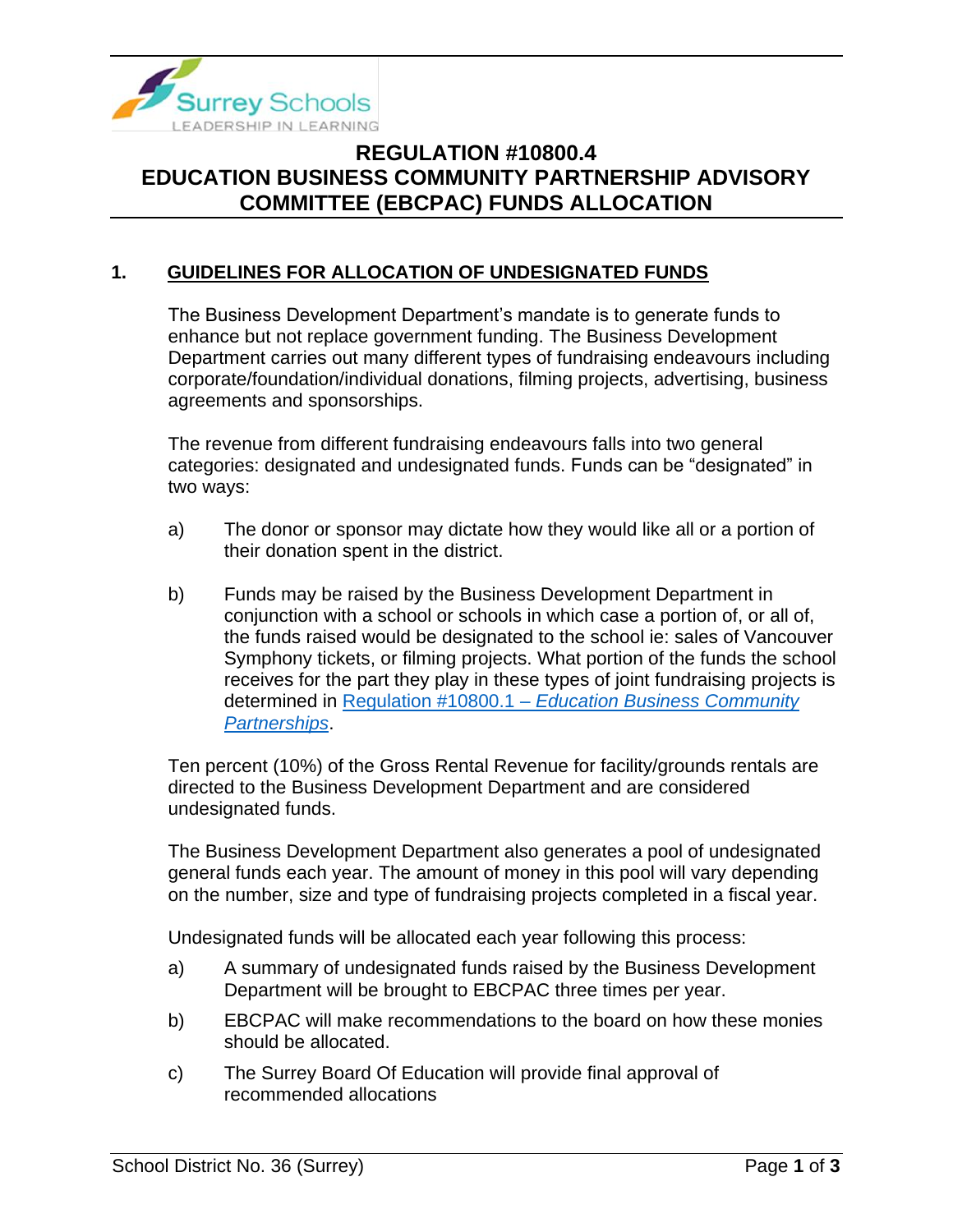

# **REGULATION #10800.4 EDUCATION BUSINESS COMMUNITY PARTNERSHIP ADVISORY COMMITTEE (EBCPAC) FUNDS ALLOCATION**

d) The Business Development Department will ensure the appropriate allocations are made through the Accounting & Treasury Services Department.

How this pool of funds is designated each year will be determined in the following way:

- a) The Business Development Department will compile each fall, a master wish list of needs and wants for funding in the district. This list will be compiled by contacting Assistant Superintendents, Directors of Instruction and Principals/Vice Principals.
- b) The Business Development Department will receive emergent requests for funding through the year on an unsolicited basis. These requests will be added to the master wish list and brought to EBCPAC three times annually when the committee discusses the allocation of undesignated funds.
- c) EBCPAC will refer to the master wish list to determine which projects should be allocated funds from the undesignated Business Development pool.
- d) EBCPAC will make decisions on which projects to recommend funding for using the following criteria:
	- EBCPAC will not fund student or employee travel.
	- EBCPAC will not normally fund employee salaries or wages.
	- EBCPAC will endeavour to fund programs with the greatest positive impact on Surrey school district students.
	- EBCPAC will endeavour to spread out funding so that the maximum number of students receives benefit from the funds generated. It is recognized that in any given year, there will rarely be enough funds to impact every child in the district and so if a school receives a sizeable contribution in one year, that school will move down the priority list for the subsequent year.
	- EBCPAC will give priority to unique programs and projects that have not received district/government funding and which have no other means of securing funding.